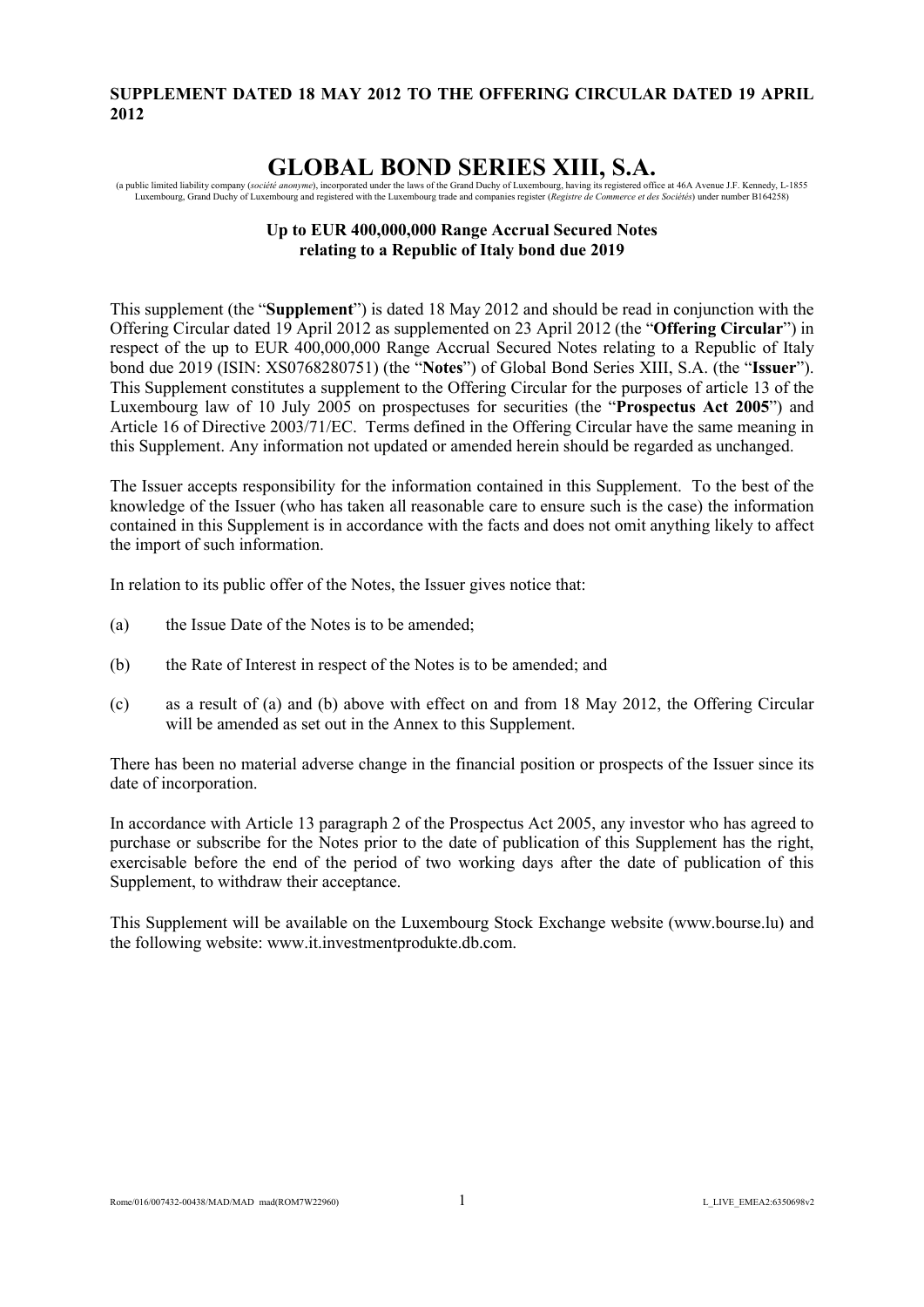#### **ANNEX**

The Offering Circular is amended as follows:

- 1. Page 1 is amended by:
	- (a) in the second paragraph, the deletion of the words "Interest will be payable quarterly in arrear and on the Maturity Date and will accrue from the Issue Date (as defined below) at the rate of 5.90 per cent. per annum for the first four Interest Period and thereafter, with respect to an Interest Period, at a rate equal to 5.90 per cent. per annum multiplied by a fraction, the numerator of which is the number of calendar days in the relevant Interest Period on which the one month Euro-zone interbank offered rate is greater than or equal to 0.50 per cent. per annum and less than or equal to 3.00 per cent. per annum and the denominator of which is the actual number of calendar days in the relevant Interest Period, as more fully described herein." and the substitution of the following therefor:

"Interest will be payable quarterly in arrear and on the Maturity Date and will accrue from the Issue Date (as defined below) at the rate of 6.10 per cent. per annum for the first four Interest Periods and thereafter, with respect to an Interest Period, at a rate equal to 6.10 per cent. per annum multiplied by a fraction, the numerator of which is the number of calendar days in the relevant Interest Period on which the one month Euro-zone interbank offered rate is greater than or equal to 0.50 per cent. per annum and less than or equal to 3.00 per cent. per annum and the denominator of which is the actual number of calendar days in the relevant Interest Period, as more fully described herein.":

(b) in the twelfth paragraph, the deletion of the words "The Notes will initially be represented by a temporary global note (the **Temporary Global Note**), without interest coupons, which will be deposited on or about 22 May 2012 (the **Issue Date**) with a common depositary for Euroclear Bank SA/NV (**Euroclear**) and Clearstream Banking, société anonyme (**Clearstream, Luxembourg**)." and the substitution of the following therefor:

"The Notes will initially be represented by a temporary global note (the **Temporary Global Note**), without interest coupons, which will be deposited on or about 25 May 2012 (the **Issue Date**) with a common depositary for Euroclear Bank SA/NV (**Euroclear**) and Clearstream Banking, société anonyme (**Clearstream, Luxembourg**).".

- 2. The Summary section starting on page 6 of the Offering Circular is amended by:
	- (a) the deletion of the paragraph headed "**Description of Notes:**" on page 7 of the Offering Circular and the substitution of the following therefor:

"**Description of Notes:** Up to EUR 400,000,000 Range Accrual Secured Notes relating to a Republic of Italy bond due 2019 (the **Notes**), to be issued by the Issuer on 25 May 2012 (the **Issue Date**).";

(b) the deletion of the paragraph headed "**Issue Date:**" on page 10 of the Offering Circular and the substitution of the following therefor: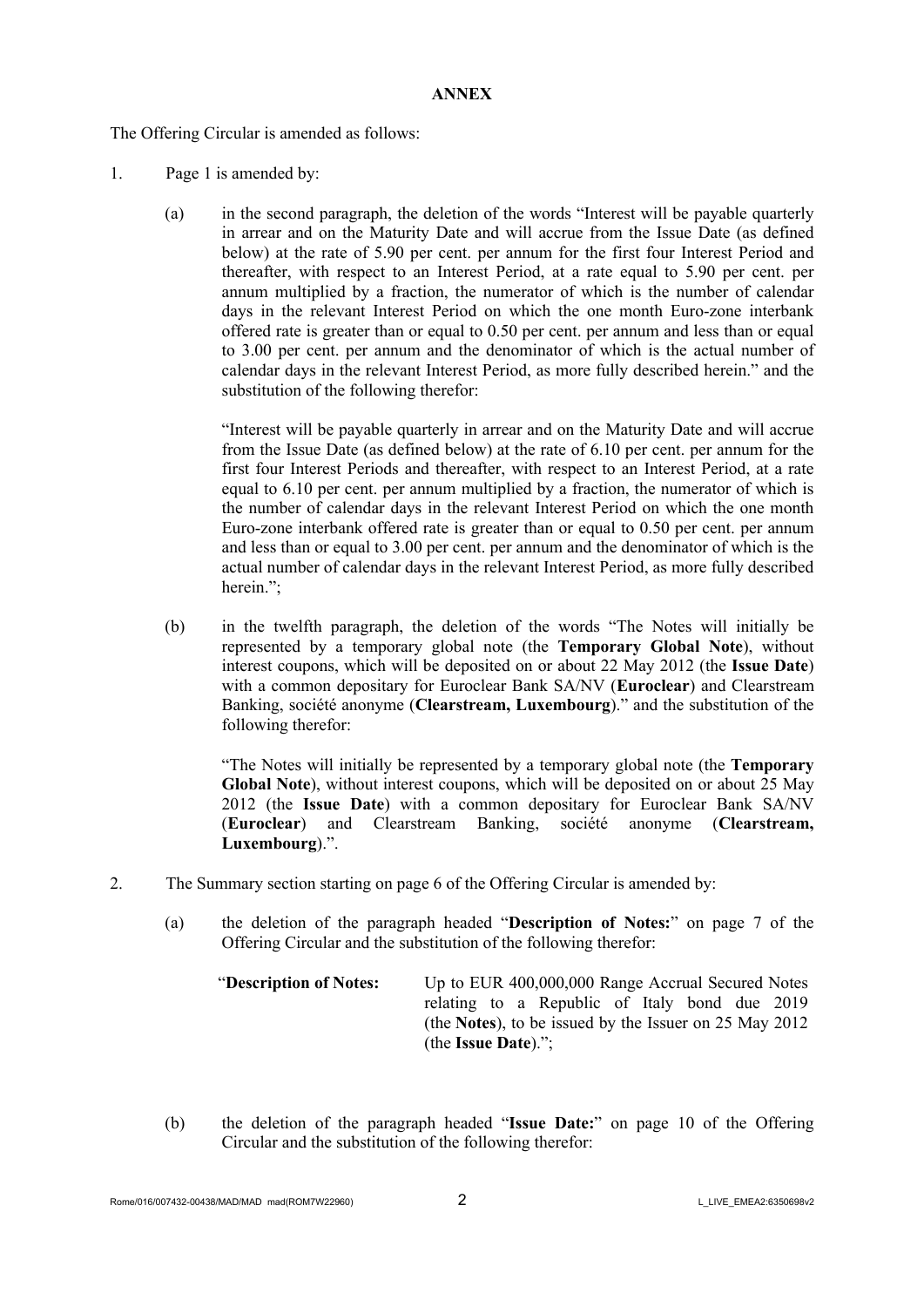(c) the deletion of the paragraph headed "**Rate of Interest:**" on pages 10 and 11 of the Offering Circular and the substitution of the following therefor:

"**Rate of Interest:** 6.10 per cent. per annum, in respect of the first four Interest Periods.

Thereafter, with respect to each Interest Period:

(i) 6.10 per cent. per annum; multiplied by

(ii) N divided by D,

where:

**N** means the number of calendar days in the relevant Interest Period on which the Reference Rate is greater than or equal to 0.50 per cent. per annum and less than or equal to 3.00 per cent. per annum; and

**D** means the actual number of calendar days in the relevant Interest Period."

- 3. The Terms and Conditions of the Notes section starting on page 60 of the Offering Circular is amended by:
	- (a) the deletion of the first paragraph thereof on page 60 of the Offering Circular and the substitution of the following therefor:

"The up to EUR 400,000,000 Range Accrual Secured Notes relating to a Republic of Italy bond due 2019 (the **Notes**, which expression shall in these Terms and Conditions (the **Conditions**) include any further notes issued pursuant to Condition 18 (*Further Issues*) forming a single series with the Notes) of Global Bond Series XIII, S.A., a public limited liability company (*société anonyme*) incorporated under the laws of Luxembourg, (the **Issuer**) are constituted and secured by a trust deed (as amended or supplemented from time to time, the **Trust Deed**) dated 25 May 2012 (the **Issue Date**) governed by, and construed in accordance with, English law and made between, *inter alios*, the Issuer and The Law Debenture Trust Corporation p.l.c. (the **Trustee**, which expression includes any other trustee under the Trust Deed) as trustee for the holders of the Notes and as security trustee for the Secured Parties. Payments under the Notes will be made pursuant to an agency agreement dated 25 May 2012 (such agreement as amended and/or supplemented and/or restated from time to time, the **Agency Agreement**) governed by, and construed in accordance with, English law made between the Issuer, the Trustee, Deutsche Bank AG, London Branch in its capacity as custodian (the **Custodian**, which expression includes any successor custodian appointed from time to time in connection with the Notes), selling agent acting on behalf of the Issuer (the **Selling Agent**, which expression includes any successor selling agent appointed from time to time in connection with the Notes), and principal paying agent (the **Principal Paying Agent**, which expression includes any successor principal paying agent appointed from time to time in connection with the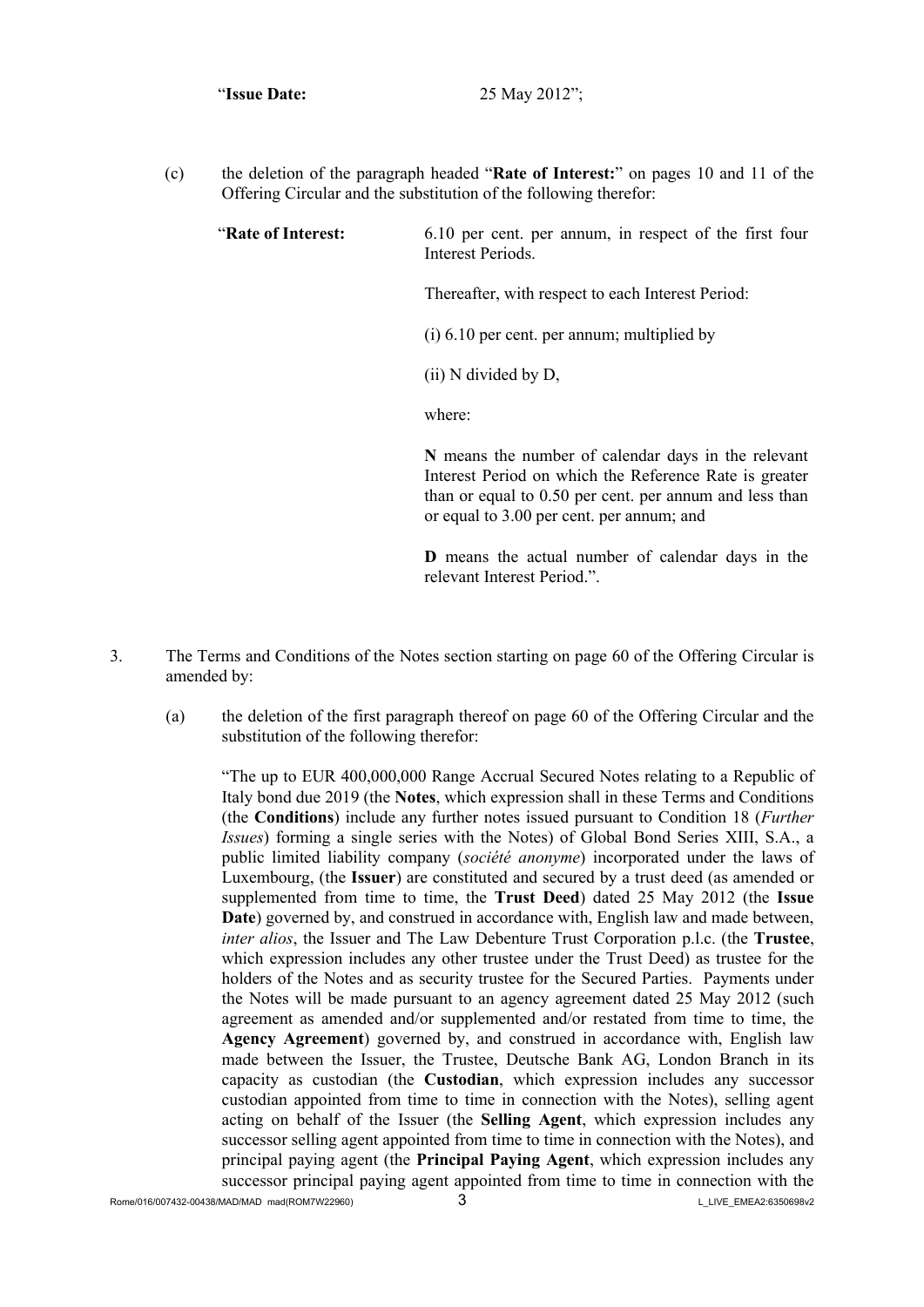Notes), and in its capacity as calculation agent in respect of the Notes (the **Calculation Agent**, which expression includes any successor calculation agent appointed from time to time in connection with the Notes) and Deutsche Bank Luxembourg S.A. in its capacity as Luxembourg Paying Agent (the **Luxembourg Paying Agent**, which expression includes any successor Luxembourg paying agent appointed from time to time in connection with the Notes) (together with the Principal Paying Agent, the **Paying Agents**, which expression includes any successor paying agent appointed from time to time in connection with the Notes). The Paying Agents, the Custodian, the Selling Agent and the Calculation Agent are in these Conditions together referred to as the **Agents** and each an **Agent**, which terms shall include such further or other person or persons as may be appointed from time to time as an agent under the Agency Agreement with the prior written consent of the Trustee.";

(b) the deletion of the definition of "**Issue Date**" on page 63 of the Offering Circular and the substitution of the following therefor:

"**Issue Date** means 25 May 2010.";

(c) the deletion of the definition of "**Purchase Agreement**" on page 64 of the Offering Circular and the substitution of the following therefor:

"**Purchase Agreement** means the purchase agreement between the Issuer and Deutsche Bank AG, London Branch dated 25 May 2012.";

(d) the deletion of Condition 7.3 (*Rate of Interest*) on page 74 of the Offering Circular and the substitution of the following therefor:

"The rate of interest payable in respect of the Notes (the **Rate of Interest**) will be 6.10 per cent. per annum, in respect of the first four Interest Periods and thereafter, with respect to an Interest Period:

- (i) 6.10 per cent. per annum; multiplied by
- (ii) N divided by D,

where:

N means the number of calendar days in the relevant Interest Period on which the Reference Rate is greater than or equal to 0.50 per cent. per annum and less than or equal to 3.00 per cent. per annum; and

D means the actual number of calendar days in the relevant Interest Period.".

4. The Description of the Issuer section starting on page 94 of the Offering Circular is amended by the deletion of the fourth paragraph of the section headed "**Share capital and shareholder**" on page 94 of the Offering Circular and the substitution of the following therefor:

"Pursuant to an undertaking to be executed on 25 May 2012, Stichting Arhes has undertaken to refrain from (i) any action in relation to Issuer which according to Luxembourg laws and regulations should be taken by the board of directors of the Issuer and (ii) interfering with the management or control of the Issuer.".